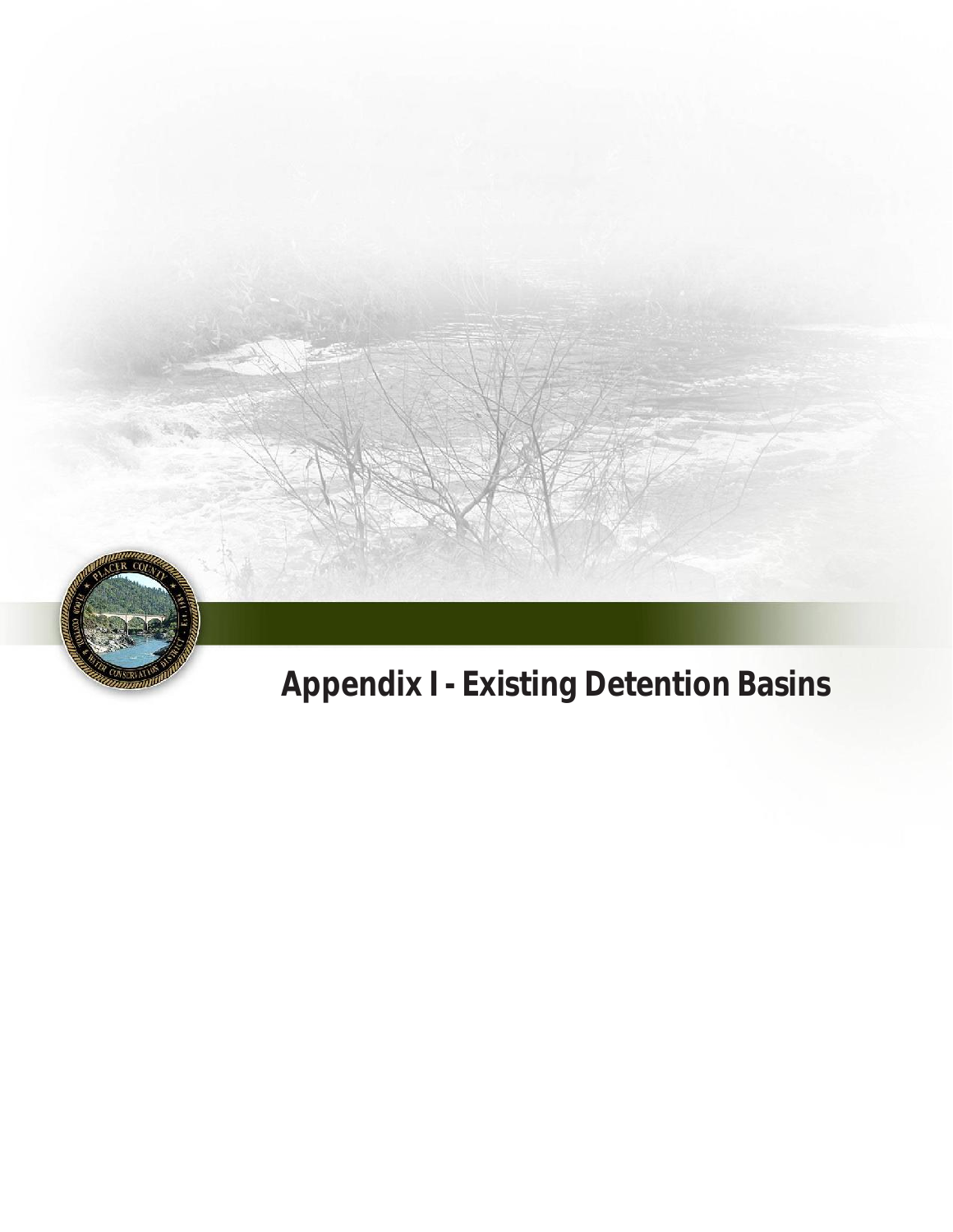## **I.1 Introduction**

 Various local detention basins have been constructed to mitigate the increase of runoff flows due to development. A summary of the local detention basins constructed in the Dry Creek watershed is listed in Table I.1. Plate I1 shows the locations of the basins.

| I.D.           | <b>PROJECT NAME</b>            | <b>LOCATION</b>                     | <b>JURISDICTION</b> | SUB-<br><b>WATERSHED</b>      | <b>100-YEAR</b><br><b>STORAGE (ac-ft)</b> | 100-yr<br><b>PEAK</b><br><b>FLOW</b><br><b>REDUCTION</b><br>$(cfs)^1$ | <b>COMMENTS</b>                                  |
|----------------|--------------------------------|-------------------------------------|---------------------|-------------------------------|-------------------------------------------|-----------------------------------------------------------------------|--------------------------------------------------|
| 1A             | <b>Bayside Covenant Church</b> | Sierra College<br><b>Blvd</b>       | Placer              | <b>Strap Ravine</b>           | 0.078                                     | 5                                                                     | Peak flow<br>reduction at<br>project<br>boundary |
| 1B             | Bayside Covenant Church        | Olympus<br><b>Drive</b>             | Placer              | <b>Miners Ravine</b>          | 1.160                                     | $\Omega$                                                              | Peak flow<br>reduction at<br><b>SCB</b>          |
| $\overline{2}$ | <b>Clover Valley Lakes</b>     | Private<br>property                 | Rocklin             | <b>Clover Valley</b><br>Creek | 47.700                                    | 106                                                                   | Peak flow<br>reduction at<br>project<br>boundary |
| 3              | Alexandria Estates             | Douglas<br><b>Blvd/Barton</b><br>Rd | Placer              | <b>Strap Ravine</b>           |                                           | 12                                                                    | Peak flow<br>reduction at<br>Douglas<br>Blvd.    |
| 4              | <b>Granite Rose</b>            | APN 048-030-<br>063                 | Placer              | <b>Strap Ravine</b>           | 0.012                                     | 1                                                                     | Peak flow<br>reduction at<br>project<br>boundary |
| 5              | Woodcreek West                 | <b>Baseline</b><br>Road/Crowder     | Roseville           | Dry Creek                     | 4.000                                     | 16                                                                    |                                                  |
| 6              | <b>Miners Creek</b>            | 036-085-043                         | Placer              | <b>Miners Ravine</b>          | 1.000                                     | 15                                                                    | Peak flow<br>reduction at<br>project<br>boundary |

 **Table I.1 Local Detention Basins in the Dry Creek Watershed** 

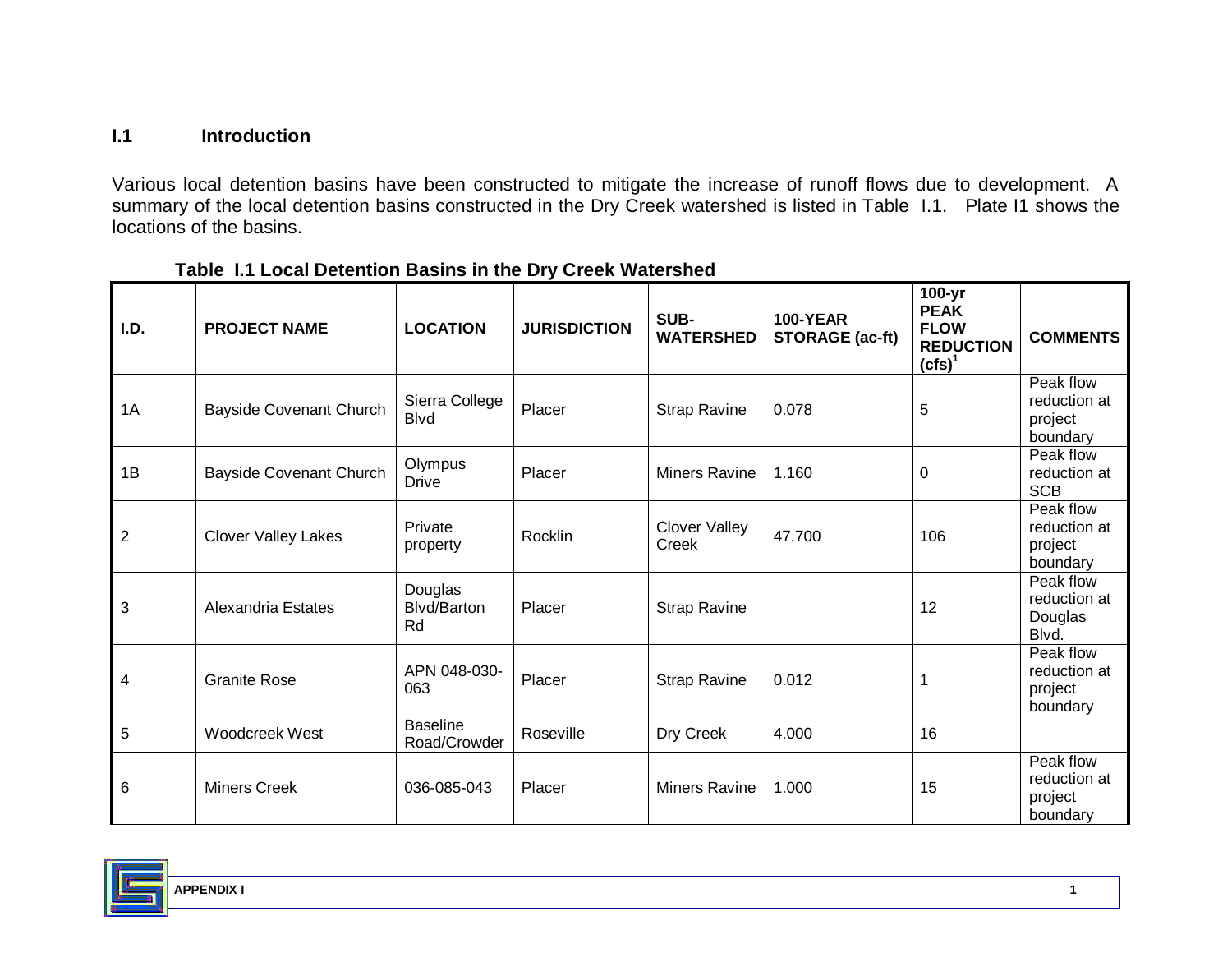| I.D.             | <b>PROJECT NAME</b>            | <b>LOCATION</b>        | <b>JURISDICTION</b> | SUB-<br><b>WATERSHED</b> | <b>100-YEAR</b><br><b>STORAGE</b> (ac-ft) | 100-yr<br><b>PEAK</b><br><b>FLOW</b><br><b>REDUCTION</b><br>$(cfs)^1$ | <b>COMMENTS</b>                                  |
|------------------|--------------------------------|------------------------|---------------------|--------------------------|-------------------------------------------|-----------------------------------------------------------------------|--------------------------------------------------|
| $\overline{7}$   | Sasaki Subdivision             |                        | Rocklin             | Secret Ravine            | 1.780                                     | 34                                                                    | Peak flow<br>reduction at<br>project<br>boundary |
| 8                | <b>Granite Lakes Estates</b>   |                        | Rocklin             | <b>Secret Ravine</b>     | 3.200                                     | 104                                                                   | Peak flow<br>reduction at<br>Secret<br>Ravine    |
| $\boldsymbol{9}$ | Winterhawk Subdivision         | 046-131-001            | Placer              | <b>Miners Ravine</b>     | 3.700                                     | 94                                                                    | Peak flow<br>reduction at<br>project<br>boundary |
| 10               | Stonebrook Subdivision         | 048-301-045            | Placer              | Miners Ravine            | 0.200                                     | 18                                                                    | Not found                                        |
| 11               | <b>Bella Terra Subdivision</b> | <b>Barton Rd</b>       | Placer              | <b>Strap Ravine</b>      | 0.6                                       | 12                                                                    | Peak flow<br>reduction at<br>project<br>boundary |
| 12               | Folsom Ready Mix               | Del Road               | Placer              | Dry Creek                | 0.206                                     | 8                                                                     | Peak flow<br>reduction at<br>project<br>boundary |
| 13               | East Parkway Bible<br>Church   | East Roseville<br>Pkwy | Placer              | Dry Creek                | 0.195                                     | 5                                                                     | Peak flow<br>reduction at<br>project<br>boundary |
| 14               | Granite Bay Kovar Karate       | Douglas Blvd           | Placer              | Dry Creek                | 0.044                                     | 3                                                                     | Peak flow<br>reduction at<br>project<br>boundary |
| 15               | Seymour Ranch                  | Cavitt-<br>Stallman Rd | Placer              | <b>Strap Ravine</b>      | 0.534                                     | 12                                                                    | Peak flow<br>reduction at<br>project<br>boundary |
| 16               | (not used)                     |                        |                     |                          |                                           |                                                                       |                                                  |

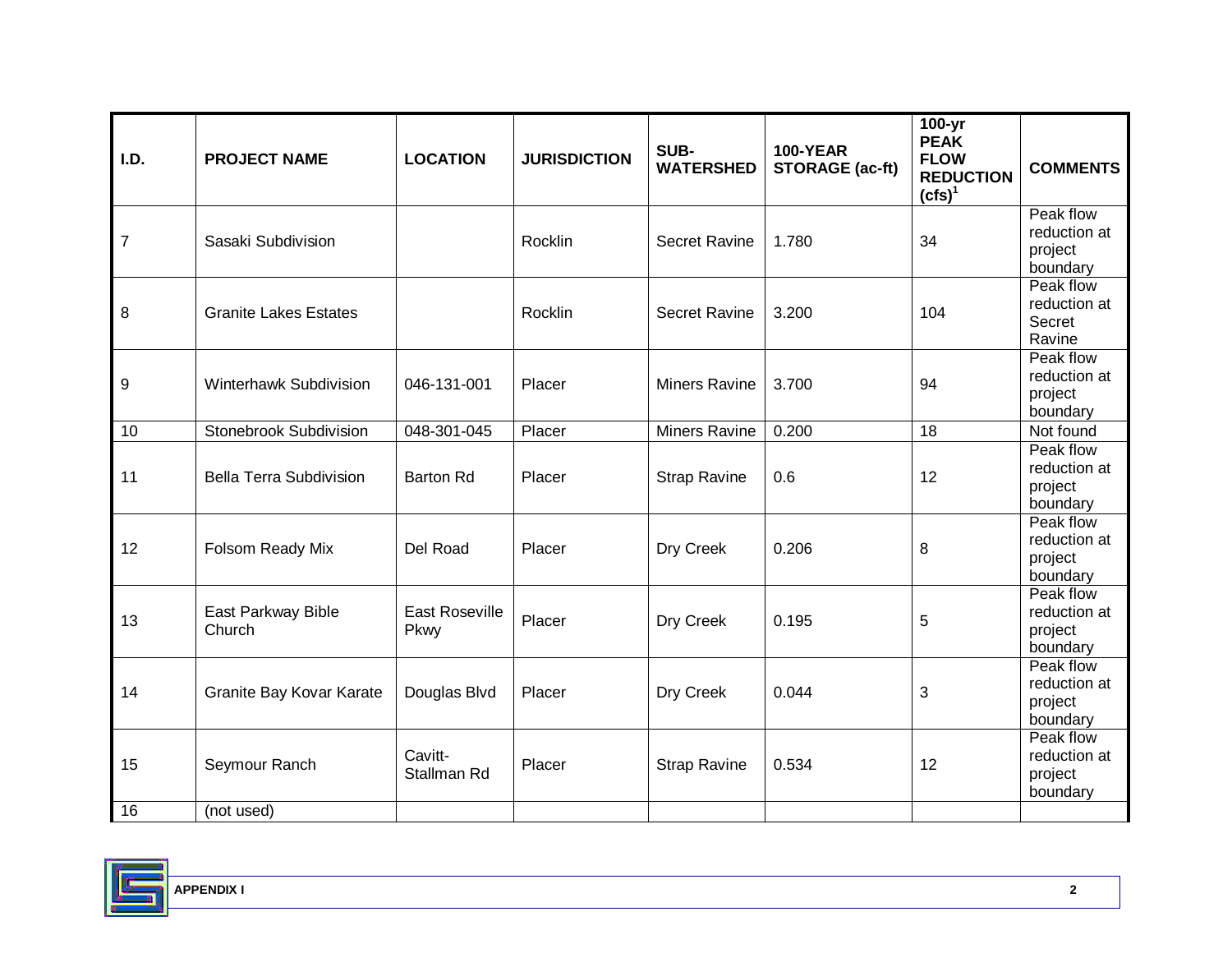| I.D. | <b>PROJECT NAME</b>                               | <b>LOCATION</b>                     | <b>JURISDICTION</b> | SUB-<br><b>WATERSHED</b> | <b>100-YEAR</b><br><b>STORAGE (ac-ft)</b> | $100 - yr$<br><b>PEAK</b><br><b>FLOW</b><br><b>REDUCTION</b><br>$(cfs)^1$ | <b>COMMENTS</b>                                  |
|------|---------------------------------------------------|-------------------------------------|---------------------|--------------------------|-------------------------------------------|---------------------------------------------------------------------------|--------------------------------------------------|
| 17   | Douglas Ranch                                     | 460-210-001                         | Placer              | <b>Strap Ravine</b>      | 8.300                                     | 89                                                                        | Peak flow<br>reduction at<br>project<br>boundary |
| 18   | <b>Bickford Ranch</b>                             | Sierra College<br>Blvd / Hwy<br>193 | Placer              | Clover Valley<br>Creek   | 11.150                                    | 22 (planned)                                                              | Peak flow<br>reduction at<br>Caperton<br>Res.    |
| 19   | <b>Loomis Hills Estates</b>                       |                                     | Loomis              | <b>Secret Ravine</b>     |                                           | 52                                                                        | Peak flow<br>reduction at<br>project<br>boundary |
| 20   | <b>Woodbridge Estates</b>                         | Martella Lane                       | Placer              | Linda Creek              | 0.230                                     | $\overline{7}$                                                            | Peak flow<br>reduction at<br>project<br>boundary |
| 21   | <b>Maggi Country Estates</b>                      | Auburn<br>Folsom Road               | Placer              | Miners Ravine            | 2.000                                     | 36                                                                        | Peak flow<br>reduction at<br>project<br>boundary |
|      | <b>Total Peak Flow</b><br>Reduction: <sup>2</sup> |                                     |                     |                          | 86.089                                    | 651                                                                       |                                                  |

<sup>1</sup>Peak flow reduction values are based on reported values and have not been verified.<br><sup>2</sup>The 1992 Plan included a flow reduction goal at build-out of 1,124cfs at project boundaries.